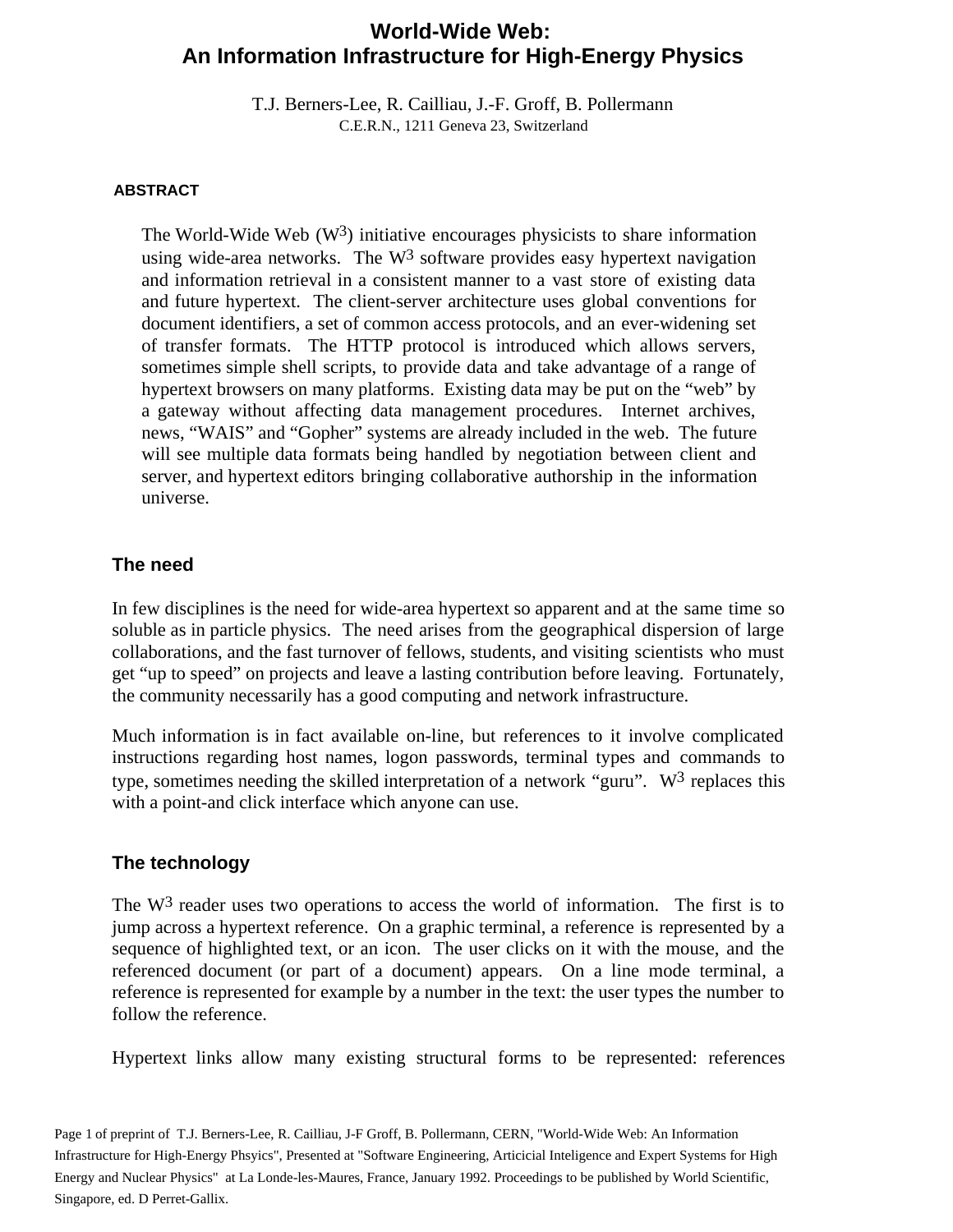between academic papers, pointers from a table of contents to the text, "See also" references and such like within books. Systems of nested menus which characterise many online help systems can also be represented: each menu page is a hypertext document pointing to a set of other menu pages or documents.

An index may also be regarded as a hypertext document, but searching an index by hand is time consuming. Futhermore, text retrieval software uses sophisticated search techniques which are out of the question for a human being. Therefore, the second operation  $W<sup>3</sup>$  allows is for the reader to present a query to a remote search engine. The engine itself, and the particular search it will perform, are represented by a virtual "cover page" document. This index document may itself be found by following hypertext links or indeed by a search.

## **The architecture** (Fig. 1)

It can be seen that whereas following a hypertext link requires intelligence on the part of the application used to present the data, a search must be performed at the site where the data resides. The architecture therefore involves two programs, a client "browser" and a server, communicating across a network. The "information bus" which connects clients consists of a set of standards and conventions. At this level, a conceptual world is composed of named documents which may or may not be searchable indexes. The browser is free to present the documents and the relationships betwen them in any appropriate way to the user. The server is free to generate the documents either by sending real files, or by generating virtual hypertext on the fly in reponse to a request. This is how a "gateway" server can provide a hypertext image of all the data in another system.

The three conventions of the information bus are Universal Document Identifiers, a set of protocols, and a set of data formats.

Page 2 of preprint of T.J. Berners-Lee, R. Cailliau, J-F Groff, B. Pollermann, CERN, "World-Wide Web: An Information Infrastructure for High-Energy Phsyics", Presented at "Software Engineering, Articicial Inteligence and Expert Systems for High Energy and Nuclear Physics" at La Londe-les-Maures, France, January 1992. Proceedings to be published by World Scientific, Singapore, ed. D Perret-Gallix.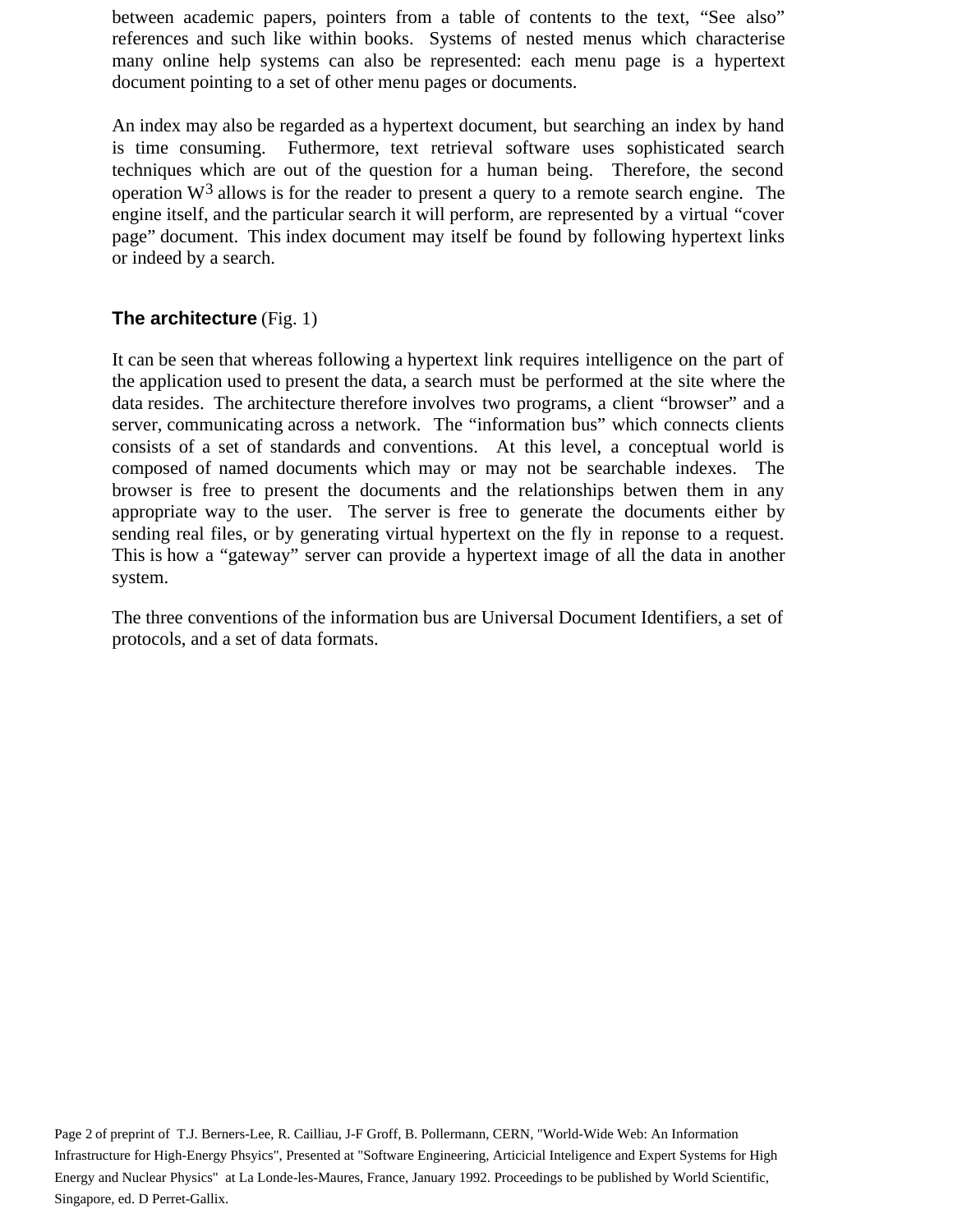

*Fig. 1. The W3 architecture in outline.*

## **Protocols**

A number of existing protocols, and one new protocol, form the set with which a  $W<sup>3</sup>$ browser is equipped. Standard protocols used are

- The FTP protocol [Post85] allows access to the internet archives of software and other information. Directories are browsed as hypertext. The browser will notice references to files which are in fact accessible as locally mounted (or on  $DECnet^{TM}$ on  $VMS^{TM}$  systems) and use direct access instead.
- The NNTP protocol [Kant86] allows access to news groups and news articles. News articles make good examples of hypertext, as articles contain references to other articles and news groups. News groups are like directories, but more informative.

Some nonstandard protocols are in use by other experimental systems, and W3 browsers can access two of these:

- The Wide Area Informtion Server (WAIS) protocol [Kahl90] provides search and retrieve by database. Although not currently specified to allow links to other servers or data accessible by other protocols, it is close to the functionality required by  $W^3$ . A gateway server provides access from any  $W^3$  browser to any WAIS server.
- The "Internet Gopher" protocol [Albe91] provides a distributed information service consisting of interlinked menus and files. As the menus map onto hypertext and the Gopher protocol is simple,  $W^3$  browsers can browse the gopher world as part of the web.

A new protocol, HTTP [Bern91], was defined in order to allow, like WAIS, document retrieval and index search. The "HyperText Transfer Protocol" is a protocol for

Page 3 of preprint of T.J. Berners-Lee, R. Cailliau, J-F Groff, B. Pollermann, CERN, "World-Wide Web: An Information Infrastructure for High-Energy Phsyics", Presented at "Software Engineering, Articicial Inteligence and Expert Systems for High Energy and Nuclear Physics" at La Londe-les-Maures, France, January 1992. Proceedings to be published by World Scientific, Singapore, ed. D Perret-Gallix.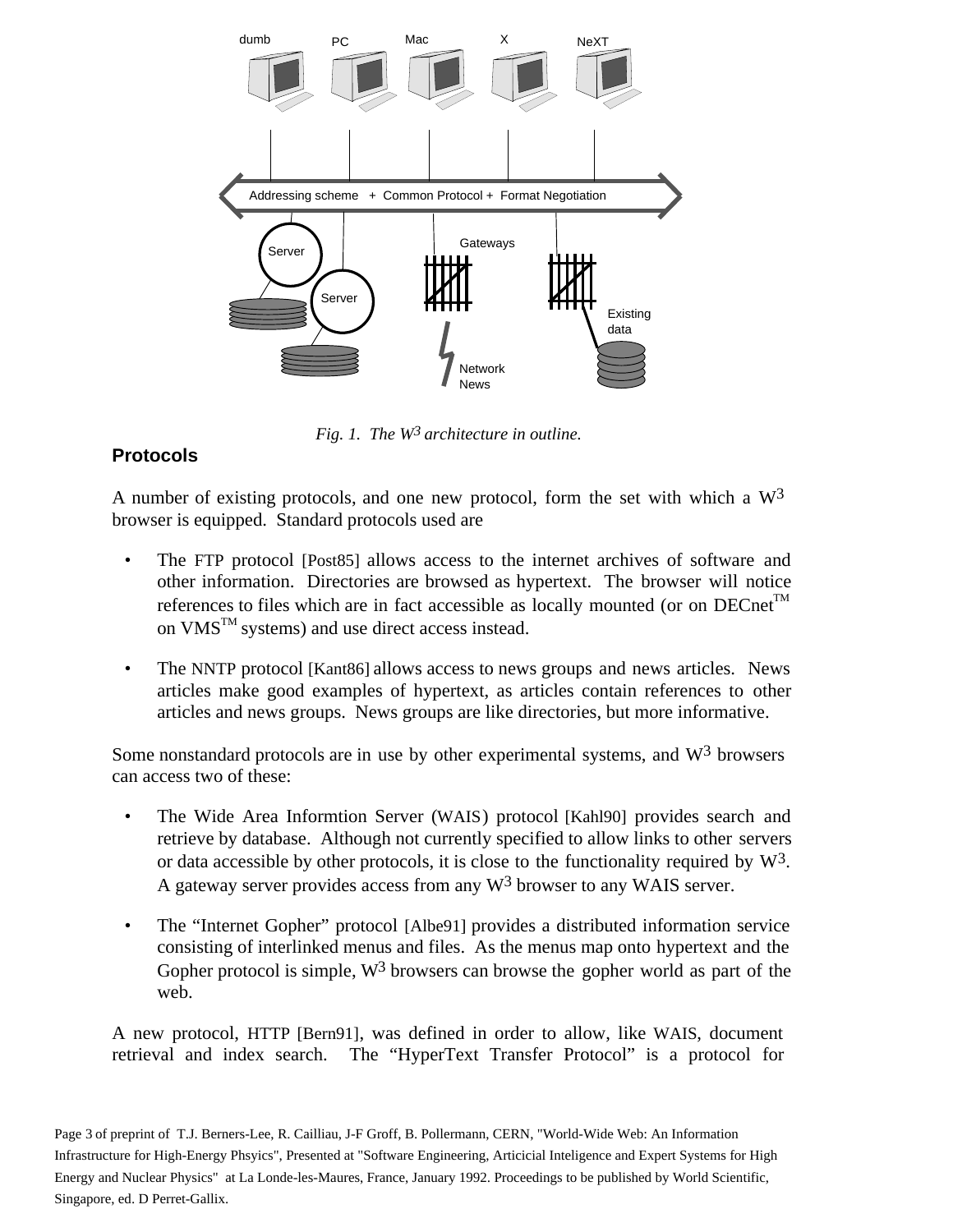retrieving anything (not necessarily hypertext) as fast as is needed in response to a hypertext jump. HTTP is a very simple internet protocol, similar in implementation to FTP and NNTP (in that respect it is like Gopher). The HTTP client sends a document identifier with or without search words, and the server responds with hypertext or plain text. The protocol runs over TCP, using one connection per document request. The browser acts as a pipeline, so that as the bytes arrive from the server they can be presented to the reader as soon as they arrive.

### **Universal Document Identifiers**

The power of the system lies not in a complex protocol, but in the Universal Document Identifier (UDI) [Bern92]. The UDI, while compact and printable, contains fields allowing a server to be identified, a document to be identified on that server, and a search to be performed if necessary. It may have a field specifying a particular part of a document to be selected when the document is presented. Some examples are

http://info.cern.ch/hypertext/WWW/TheProject.html

A document about the WWW project ;

| http://crnvmc.cern.ch/FIND?sqml<br>news: comp.sys.next.announce | A list of documents about SGML in the<br>CERN computer centre index.;<br>An internet newsgroup; |
|-----------------------------------------------------------------|-------------------------------------------------------------------------------------------------|
| news:ddrg1423f@cernvax.cern.ch                                  | An (imaginary) news article;                                                                    |
| file://info.cern.ch/public                                      | An anonymous FTP directory;                                                                     |
| Overview.html                                                   | A file in the same directory as the current<br>document;                                        |
| Overview.html#proof                                             | A part named "proof" of that document;                                                          |
| #proof                                                          | A part named "proof" of the current<br>document.                                                |

#### **Data formats**

As formats for representing data will continually evolve, one cannot restrict them in any way. The W<sup>3</sup> architecture proposes a negotiation between client and server to agree on a document format for transmission. This has not to date been implemented, but its importance will become increasingly apparent. Current  $W<sup>3</sup>$  browsers handle either plain text or simple hypertext, and in fact the great majority of information currently available in the world is representable in this way, as is evidenced by the growth of the web during the last year.

## **Plugging data into the web**

In these early stages of the web, the most practical use of effort is to make small servers

Page 4 of preprint of T.J. Berners-Lee, R. Cailliau, J-F Groff, B. Pollermann, CERN, "World-Wide Web: An Information Infrastructure for High-Energy Phsyics", Presented at "Software Engineering, Articicial Inteligence and Expert Systems for High Energy and Nuclear Physics" at La Londe-les-Maures, France, January 1992. Proceedings to be published by World Scientific, Singapore, ed. D Perret-Gallix.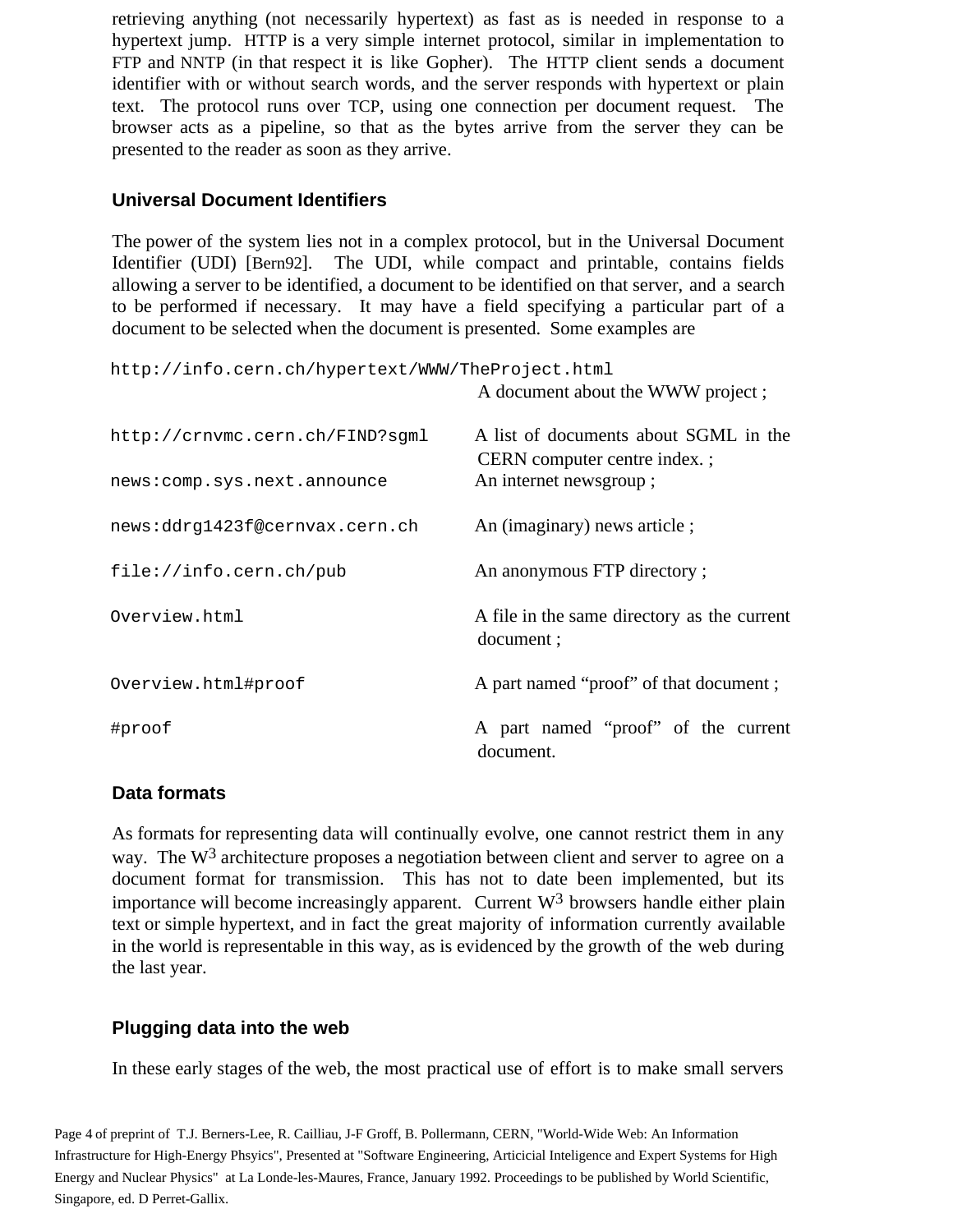which provide existing data as part of the web. Now there are many examples of such servers, including in particle physics,

- "Phone book" indexes of people's coordinates (CERN and NIKHEF) ;
- Documentation indexes for CERN, DESY and NIKHEF documentation ;
- Preprints: the "SPIRES" preprint database (SLAC) ;
- News and annoucements (CERN and NIKHEF);
- Online help systems (CERN);
- The  $W^3$  documentation in hypertext.

It is worth mentioning a few gatewayed servers. The "Archie" server in its WAIS version installed at Oregon State University, is accessible through the WAIS- $W<sup>3</sup>$  gateway. The index contains records for almost every file available by anonymous FTP on the Internet. The W<sup>3</sup> browser can access the index and jump straight to the chosen file.

At the University of Graz in Austria, an existing "Hyper-G" hypertext system is gatewayed onto the web, the server performing on-the-fly conversions of hypertext formats.

A daemon is available to allow VMS/HelpTM libraries to be served on the web, and such a server is running at the CERN computer centre. This program is available to anyone who has historically used VMS/Help as a format for online documentation.

> #!/bin/sh read get docid echo "<TITLE>\$docid</TITLE>" echo Here is the data.

*Fig. 2. A trivial HTTP server script. A more powerful server daemon written in C is distributed with W3, allowing document name to filename mapping and screening rules.*

The simplicity of the HTTP protocol makes it easy to set up a new server: a shell script will do in simple cases (Fig. 2). On the  $VM/CMS^{TM}$  systems, a basic daemon program written in C invokes a REXX exec file for flexibility and easy access to system functions.

The server currently has the possibility of returning text in hypertext mark-up language (HTML) or in plain text. Plain text is sent as a hypertext file beginning with a special <PLAINTEXT> tag which introduces unlimited ASCII text.

## **Hypertext mark-up**

The HTML format used to represent hypertext (HyperText Markup Language) is a simple tagging scheme based on SGML. It has a few simple formatting options (Fig. 3) which allow it to be effectively used for on-line documentation as well as menus and search results. Tagging with a high-level representation of the data allows different browsers to display the text optimally according to the functions available on particular systems.

The tag which makes the text hypertext is the "anchor" tag. An anchor is a section of text which may be the start- or end-point of a link. The start of an anchor is marked with an  $\langle A \rangle$  tag (with attributes), and the end by a  $\langle A \rangle$  tag.

Page 5 of preprint of T.J. Berners-Lee, R. Cailliau, J-F Groff, B. Pollermann, CERN, "World-Wide Web: An Information Infrastructure for High-Energy Phsyics", Presented at "Software Engineering, Articicial Inteligence and Expert Systems for High Energy and Nuclear Physics" at La Londe-les-Maures, France, January 1992. Proceedings to be published by World Scientific, Singapore, ed. D Perret-Gallix.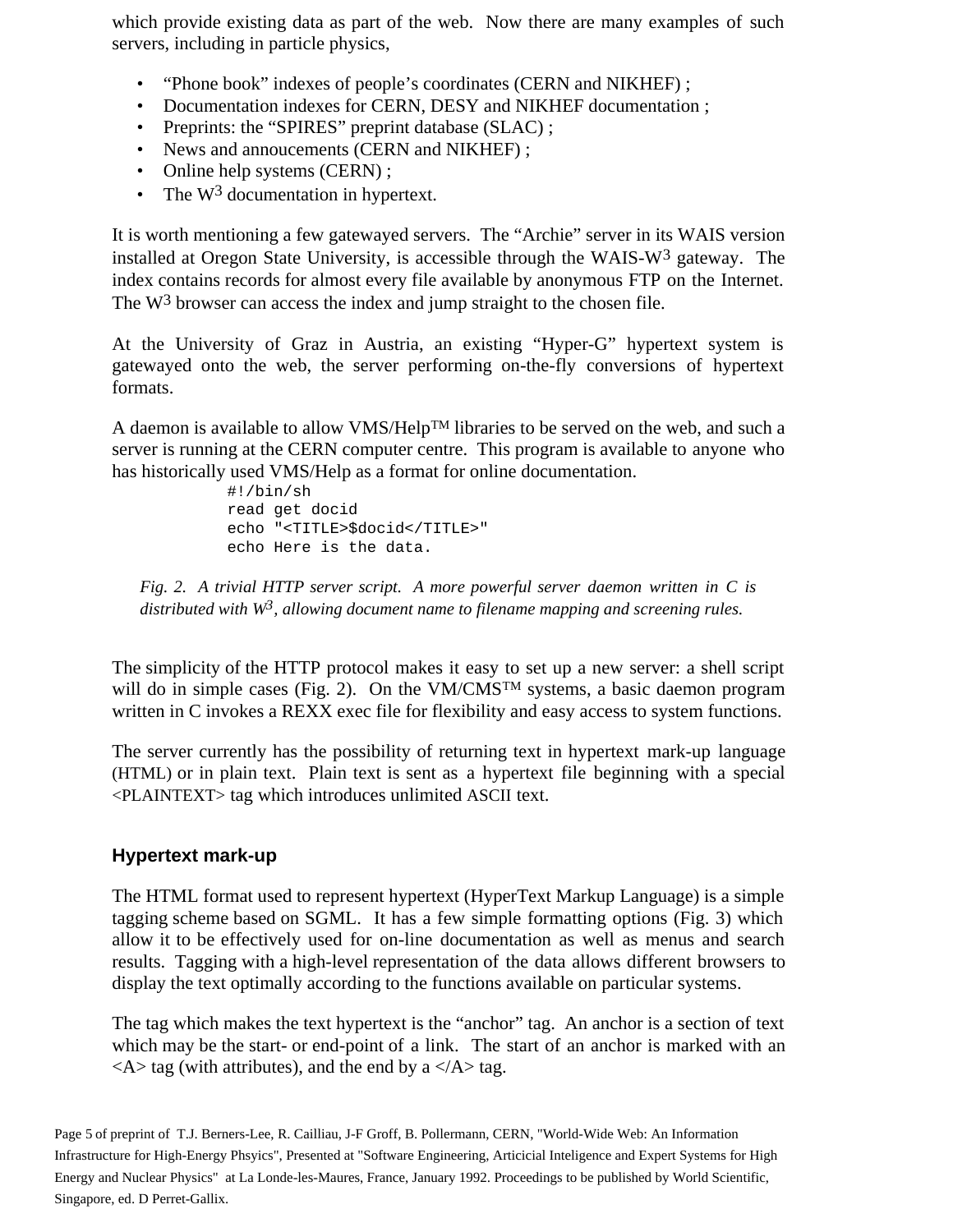To be the end-point of a link, the anchor must have a name. This name is used in the UDI for the anchor, after a hash sign.

The <A NAME=PROOF>proof of the pudding</A> is in the eating.

In this example, the anchor is the text "proof of the pudding" and has the name PROOF. To be the start-point of a link, the anchor tag must have a reference. This is specified with the HREF attribute in the  $\langle A \rangle$  tag.

| <title>Alice in Wonderland</title> | Document title                         |
|------------------------------------|----------------------------------------|
| <h1>Main heading</h1>              | Top level heading                      |
| <h2>Section heading</h2>           | Next level heading (up to 6 levels)    |
| $\langle$ UL> $\langle$ /UL>       | List of items                          |
| $<$ MENU> $\ldots$ < /MENU>        | Menu of (smaller) items                |
| $<$ DIR> $<$ /DIR>                 | Directory list of (even smaller) items |
| $<$ LI>                            | Start item within UL, MENU or DIR      |
| $<$ XMP> $\ldots$ $<$ /XMP>        | 80-column litteral text                |
| <listing> </listing>               | 132-column (at least) litteral text    |
| <plaintext></plaintext>            | Litteral text follows to end of file.  |
|                                    |                                        |

*Fig. 3. Some formatting tags of the HyperText Mark-up Language.* The <A HREF=#PROOF>proof</A> has always eluded them.

In this second example, the anchor is the word "proof". It has no name, but is linked to anchor PROOF in the same document. The value of the HREF attribute is a UDI. In this case the UDI has no document identifier, only the anchor following the hash sign ; the same document is assumed. When displayed, the anchor would be highlighted in some way: "The proof has always eluded them". Clicking the mouse on "proof" would cause a jump to "the proof of the pudding".

These examples are given to show how easy it is to generate a hypertext document from a database or any other data source.

## **Writing hypertext: Forming the web**

All the facilities described so far allow very many readers to read data from a few "information providers". The real power of hypertext becomes evident when readers have the ability to create links. We shall not here discuss the many advantages of writing hypertext over ordinary writing, except to mention that

- One never needs to write something twice, or copy it, as a reference will do just as well;
- Because data is not copied, it is less likely to be out of date;
- One can represent one's own view of the world, and connect it to other people's data.

The first immediate boon of editable hypertext is that one customises one's "home" page to make it a personal hyper-notebook, with links to all the things one finds useful. As a

Page 6 of preprint of T.J. Berners-Lee, R. Cailliau, J-F Groff, B. Pollermann, CERN, "World-Wide Web: An Information Infrastructure for High-Energy Phsyics", Presented at "Software Engineering, Articicial Inteligence and Expert Systems for High Energy and Nuclear Physics" at La Londe-les-Maures, France, January 1992. Proceedings to be published by World Scientific, Singapore, ed. D Perret-Gallix.